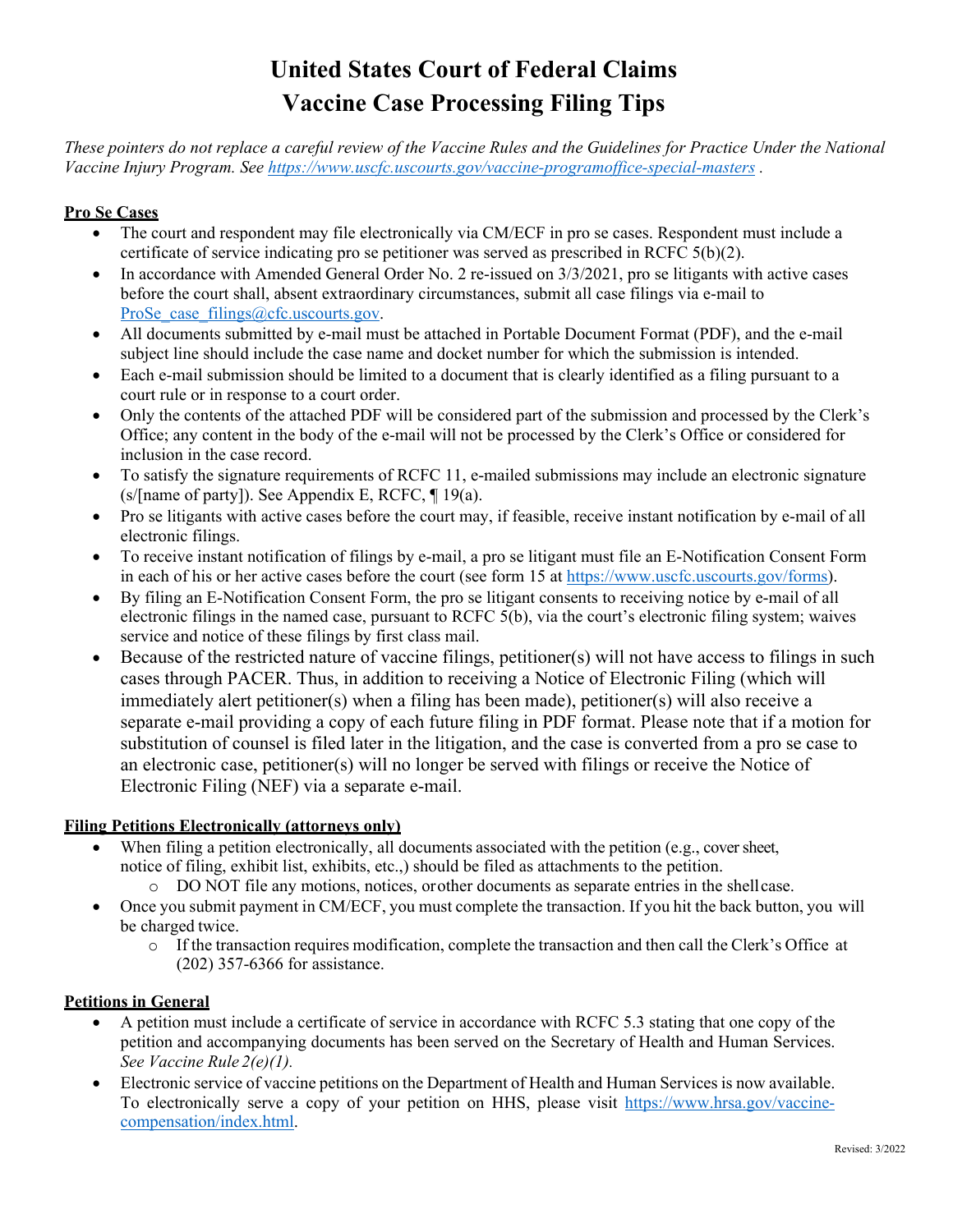- A petition must include a cover sheet completed in its entirety. *See* Form 2, Cover Sheet at [https://www.uscfc.uscourts.gov/forms.](https://www.uscfc.uscourts.gov/forms)
- If a petition is filed on behalf of a minor, the case caption may include only the minor's initials so as to protect the minor's privacy. *See Vaccine Rule 16(b).*
- A table of contents listing all exhibits must accompany the petition. *See Guidelines at p. 19.*
	- o Thereafter, an updated exhibit list must accompany any additional exhibits filed so as to avoid duplicate exhibit number or a skipped number.
- Effective January 1, 2020, petitioners must file a completed Pre-Assignment Review (PAR) Questionnaire. The PAR Questionnaire may be found at [https://www.uscfc.uscourts.gov/vaccine-sample-filings.](https://www.uscfc.uscourts.gov/vaccine-sample-filings)
	- o When filing the PAR Questionnaire electronically, petitioner should either include the questionnaire as an attachment to the petition, or, if filed at a later date, file the questionnaire using the CM/ECF event **"PAR Questionnaire."**
	- o For more information on the PAR process, please visit the court's website at [https://www.uscfc.uscourts.gov/vaccine-programoffice-special-masters.](https://www.uscfc.uscourts.gov/vaccine-programoffice-special-masters)

# **PDFs Filed Electronically in CM/ECF (attorneys only)**

- For each filing, the main document and each attachment must be no more than 50 MB in size. *See Supplement to Appendix B, ¶ 9(b)(iii) and <http://www.cofc.uscourts.gov/cmecf-faq#PDF.>*
	- o If a scanned PDF is too large, the "Optimize Scanned Image" feature in Adobe Acrobat will compress the file. A file size can often be reduced by 50 to 90 percent.
- All PDFs must be text searchable. *See Supplement to Appendix*,  $\mathbb{P} \mathcal{Q}(a)(i)(B)$ .

# **Filing Medical Records in CM/ECF (attorneys only)**

- Accessing large files on a slower network connection can sometimes take an excessive amount of time. We ask that attorneys avoid scanned files whenever practicable and utilize PDF optimization methods to keep files as small as possible. These optimization methods vary depending on the PDF software used.
- Medical records should be filed electronically in CM/ECF whenever possible.
	- $\circ$  CDs should be avoided as they are often damaged during delivery and deteriorate over time.<br>  $\circ$  Voluminous medical records may be split into multiple filings to avoid delays or failure (e.g.,
	- Voluminous medical records may be split into multiple filings to avoid delays or failure (e.g.,
	- "Medical Records Part 1," "Medical Records Part 2").
		- Each filing must consist of a main document (e.g., "Notice of Filing Medical Records Part 1") and may include multiple attachments, although counsel must endeavor to limit the total number of attachments.
		- When filing each segment of a voluminous record (i.e., Part 1, Part 2), be sure to use the proper event (e.g., Medical Records) rather than the generic Notice of Filing.
		- Each attachment to themain documentshould be its own separate exhibit and each exhibit should include a brief description of the subject matter (e.g., "Ex. 1, Birth Certificate," "Ex. 2, Prenatal Records") within the body of the main document as well as in the description text box when uploading to CM/ECF. *See Supplement to Appendix B, ¶ 10(b).*
	- o Exhibitsshould be separatelypaginatedand consecutively numbered (for petitioner) or lettered (for respondent) beginning with the next available exhibit number/letter in the case.

#### **Attorney of Record**

- If the special master grants a motion to withdraw as attorney of record, the order granting the motion will direct the Clerk of Court to convert the case from an electronic case to a non-electronic case and the case will proceed pro se.
	- o See "Pro Se Cases" section above.
		- The former attorney must also serve the motion on the pro se petitioner in a manner prescribed in RCFC 5(b)(2).
		- The Clerk of Court must serve the order granting the motion on both the former attorney and the pro se petitioner in a manner prescribed in RCFC 5(b)(2).

# **Filing in CM/ECF**

• When filing a document in CM/ECF, select the proper VACCINE event or the vaccine event that most closely captures the item you are filing (see attached list of vaccine filing events).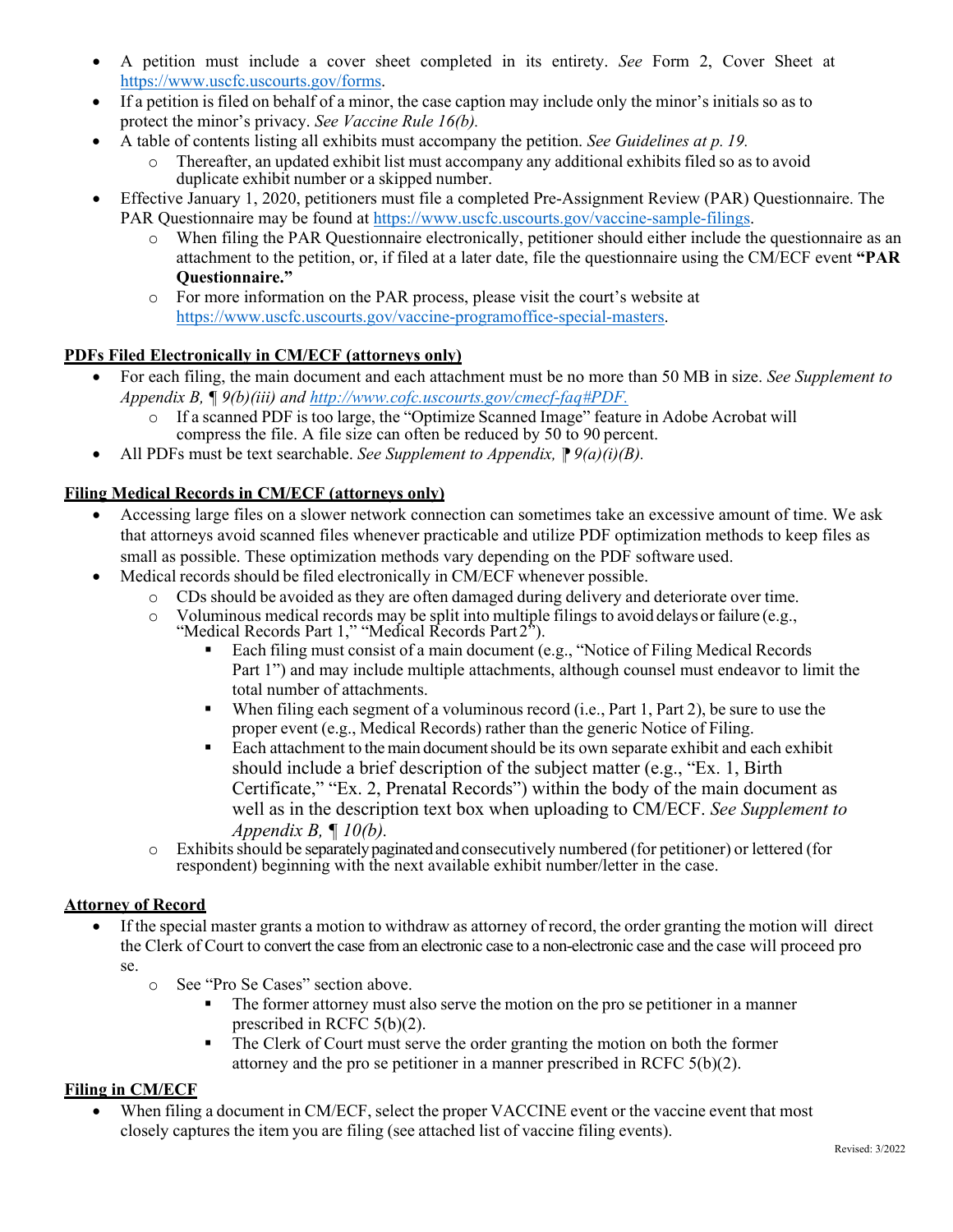- o Selecting the proper event is critical to ensure:
	- accurate statistical reports;
	- that proper deadlines are set;and
	- $\blacksquare$  that the Clerk's Office is on notice of action to be taken (e.g., the entry of judgment, the assignment of the case to a judge for review, the substitution of counsel).
- $\circ$  If you are uncertain which event to use, please call the Clerk's Office at (202) 357-6366.
- Notices, status reports, motions, responses, replies, and/or other pleadings are considered the main document. *See Guidelines at p. 21.*
	- o DO NOT file exhibits (including medical records, medical literature, affidavits, and declarations)as the main document; a Notice of Filing should be filed as the main document and exhibits attached to the main document.
	- o The main document must be captioned with the court's name, the case title and docket number, and the name of the assigned Special Master. *See Vaccine Rule 16(a).*
	- o The main document must include a signature block of the attorney of record or a member of the bar authorized to sign on behalf of the attorney of record. *See Vaccine Rule 14(b)(3).*
	- o The signature on the filing and the filing user's CM/ECF login and password must match ("s/[name of filing user]" or "s/[name of attorney of record] by s/[name of filing user]." *See Supplement to Appendix B, ¶¶ 18-20.*
- Vaccine filings are restricted and can be viewed by case participants and court users only.

### **Electronic Service**

- The transmission of a Notice of Electronic Filing ("NEF") satisfies the service requirements of Vaccine Rule 17(a), except for petitions.
- Petitions must include a certificate of service in accordance with RCFC 5.3 stating that one copy of the petition and accompanying documents has been served on the Secretary of Health and Human Services. *See Vaccine Rule 2(e)(1).*

#### **Review**

- A motion for review of a special master's decision is filed in the Court of Federal Claims. *See Vaccine Rule 24.*
- A petition for review, i.e., an appeal of a decision of a Court of Federal Claims judge, is filed in the Court of Appeals for the Federal Circuit. *See Vaccine Rule 32.*

Any questions regarding case management should be directed to the Clerk's Office at (202) 357-6366. For more helpful information, please visit the vaccine page on the court's website at <https://www.uscfc.uscourts.gov/vaccine-programoffice-special-masters> .

# *PLEASE GO TO THE NEXT PAGE FOR A LIST OF CM/ECF DOCKETING EVENTS*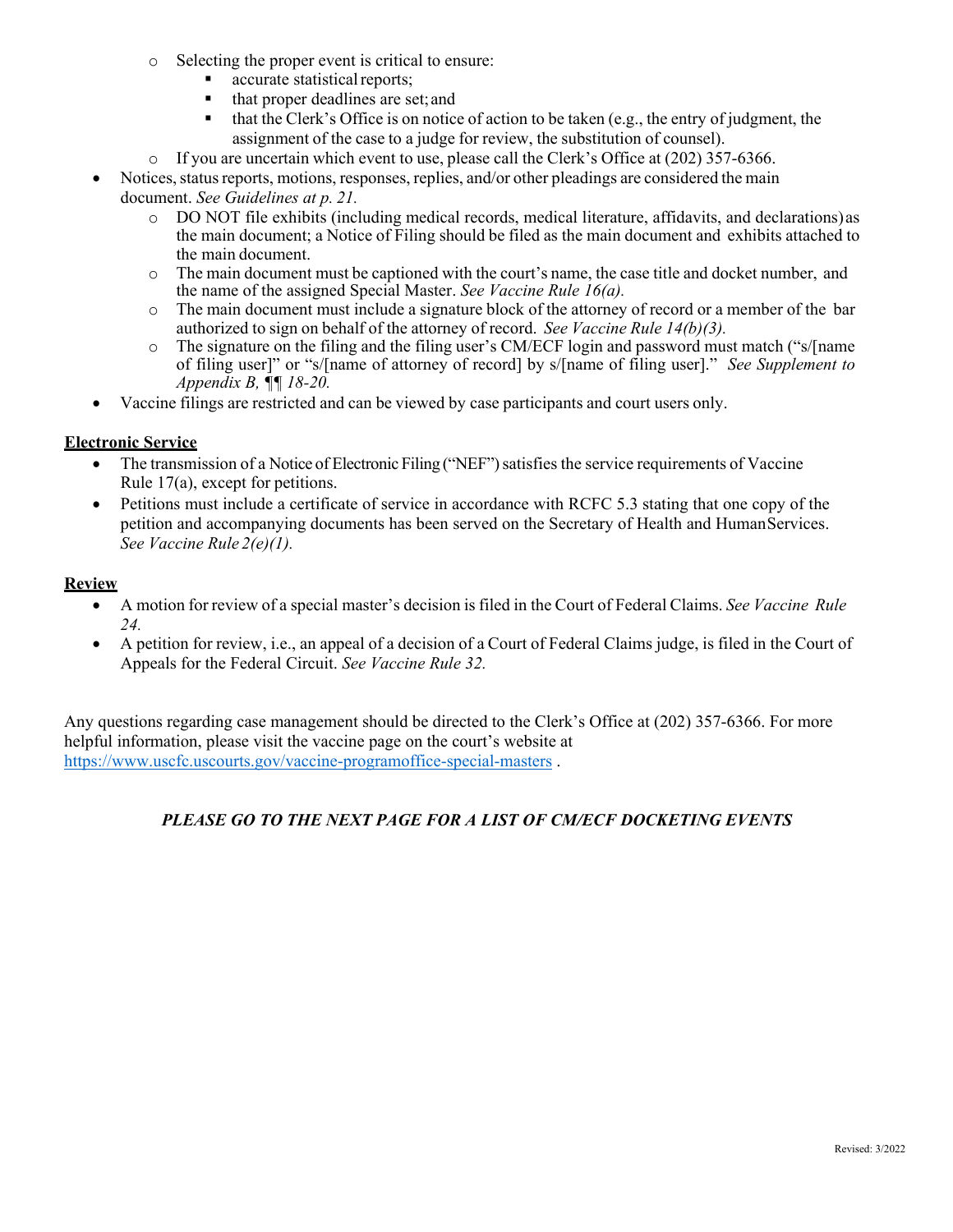# **DOCKETING EVENTS**

# **Vaccine Events**

# **Attorney Complaint/Petition**

Attorney Complaint/Petition

*Attorney Petition* 

# **Vaccine Events**

- Vaccine Responses
- *Amended Respondent's Report*
- *Reply to Response to Motion*
- *Reply to Response to Supplemental Brief*
- *Respondent's Report*
- *Respondent's Report and Proffer*
- *Response (Not a motion)*
- *Response to Cross Motion*
- *Response to Motion*
- *Response to Motion for Review*
- *Response to Motion for Attorney Fees*
- *Response to Order to Show Cause*
- *Response to Supplemental Brie*
- *Sur-Reply*
- Other Vaccine Documents
- *15-Week Petitioner Stipulation Status Report (Response)*
- *15-Week Respondent Stipulation Status Report*
- *ADR – Notice to Proceed*
- *Additional Documentation*
- *Affidavit*
- *Amended Petition*
- *Certificate of Service*
- *Cover Sheet*
- *Declaration*
- *Exhibit List*
- *Expert Report*
- *Joint Notice Not to Seek Review*
- *Joint Prehearing Submission*
- *Life Care Plan*
- *Medical Literature*
- *Medical Records*
- *Memorandum*
- *Notice (Other)*
- *Notice to Not to Seek Review*
- *Notice of Additional Authority*

### Other Vaccine Documents Cont'd

- *Notice of Appearance (DEFENDANT/RESPONDENT ATTORNEY ONLY) Notice Of Change of Address Notice of Communication of Settlement Office Notice of Filing Notice of Filing Opt-In Consent Form Notice of Intent Notice of Intent to File on Portable Storage Disc or Drive Notice of Intent to Redact Transcript Notice of Intent to Remain in the Program Notice of Intent to Withdraw Petition Objection to Exhibit List Objection to Public Disclosure Objection to Witness List PAR Medical History Questionnaire Petitioners Election to Accept Judgment Petitioners Election to File Civil Action Position on Short Form Petitions Post Hearing Brief Prehearing Submissions Proffer Satisfaction of Judgment Statement Regarding General Order No. 9 Statement of Completion Status Report Status Report (JOINT) Status Report (Multiple Plaintiffs Summary) Stipulation Stipulation for Award Stipulation for Fees Stipulation of Dismissal Suggestion of Death Supplemental Brief*
- *Witness List* Vaccine Motions
- 
- *Alter or Amend Judgment – Vaccine Rule 36 – RCFC 59€*